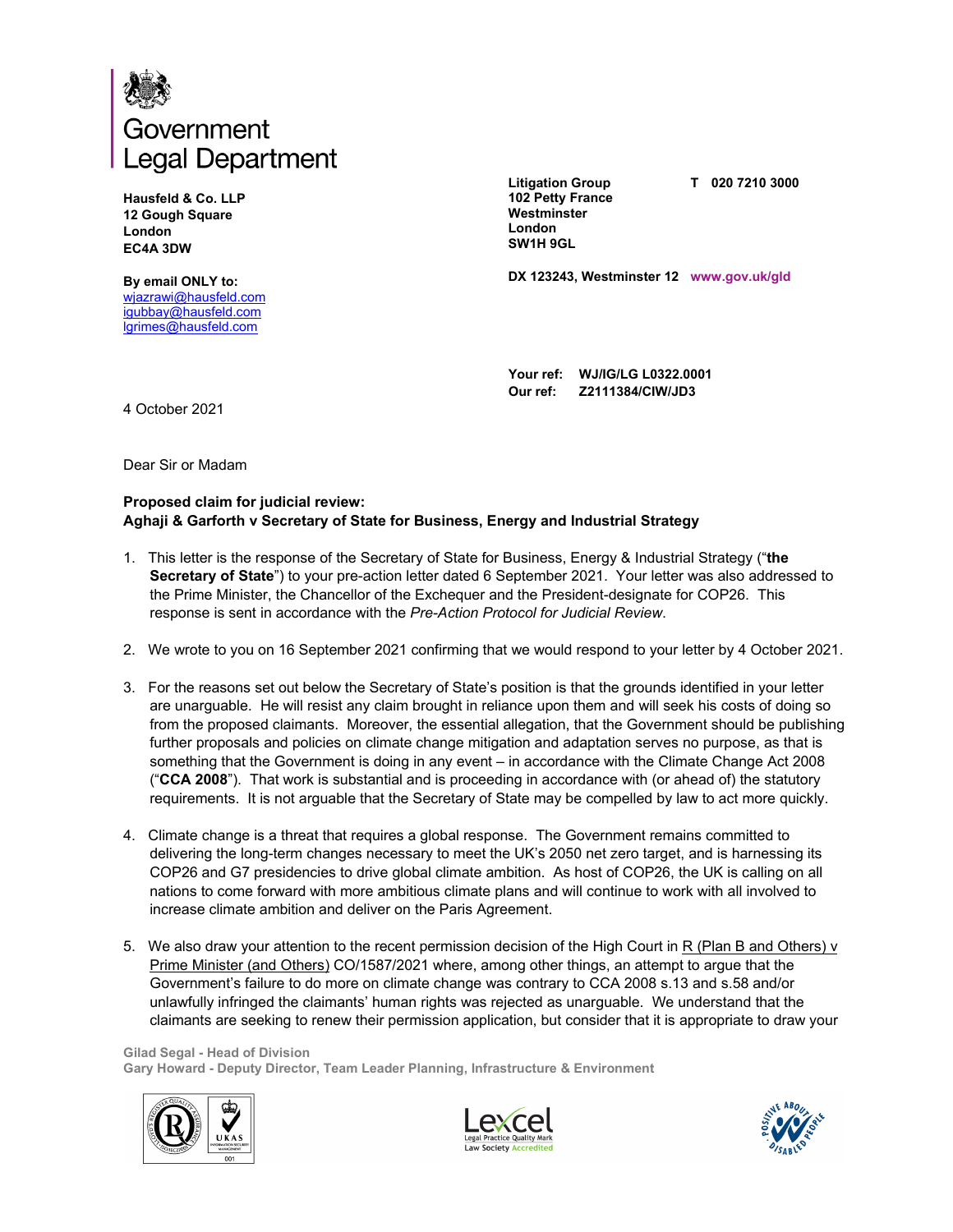attention to the Court's robust – and we say plainly correct – conclusions. We enclose a copy of the decision for your information.

6. This letter responds to the main legal allegations in your letter, in so far as they are articulated, but not all of the extensive commentary. The absence of a response to such commentary does not mean it is accepted.

## **The proposed claimants**

7. You have identified the proposed claimants as Daze Aghaji and Peter Garforth, individuals about whom you provide limited information at paragraph 8 of your letter.

## **The proposed defendants and interested party**

- 8. Responsibility for policy and action on climate change, including under CCA 2008, rests primarily with the Secretary of State, who would be the appropriate defendant for any claim. There is no need to commence proceedings against any defendant other than the Secretary of State and to do so would be inappropriate. There is no tenable basis to argue that any other proposed defendant has erred in law in relation to the matters raised in the proposed claim.
- 9. The Prime Minister is the head of Her Majesty's Government, whose decisions and policies are carried out by relevant Secretaries of State and their Departments. There is no need for the Prime Minister to be named as a defendant in addition to the Secretary of State. The proposed claim does not relate to any decision or action of HM Treasury and there is no basis on which it could properly be a defendant either.
- 10. The COP26 President-designate is not a Secretary of State and has no role under CCA 2008. Again, the proposed claim does not relate to any decision or action of the COP26 President-designate and there is no basis on which he could properly be a defendant.
- 11. Paragraph 10 of your letter suggests that the Committee on Climate Change ("**CCC**") might be an interested party. We disagree that this would be appropriate. The proposed claim does not seek to challenge anything said or done by the CCC. The CCC has specific roles under CCA 2008 to advise the Secretary of State and national authorities and to report to Parliament. The CCC has no role in the delivery of climate mitigation and adaptation. It has no separate interest in the proposed legal challenge. It would not be appropriate for it to take part.

#### **Details of the matter being challenged**

12. The primary allegations pursued in your letter are what you say is a *"failure to close the policy gap"* on climate change mitigation and adaptation. This, you allege, breaches ss.13, 14 and 58 of the Climate Change Act 2008 ("**CCA 2008**") and is in violation of the proposed claimants' rights under Articles 2 and 8 of the European Convention on Human Rights ("**ECHR**"), taken together with Article 14. You also allege that the claimants' human rights would be breached *"if the Government fails to limit its reliance on negative emissions technologies"*.

#### **Response to the proposed claim**

#### **Background**

13. It is neither appropriate nor necessary here for the Secretary of State to set out a detailed response to the factual background set out at **paragraphs** 14-72 of your letter. You refer to various reports and responses from the CCC and the Government published under CCA 2008 over the last few years. An obvious general conclusion that should be drawn from the commitments in CCA 2008 and the dialogue between Government and the CCC is that there is an overarching statutory framework in the UK on climate change which is operating as Parliament intended.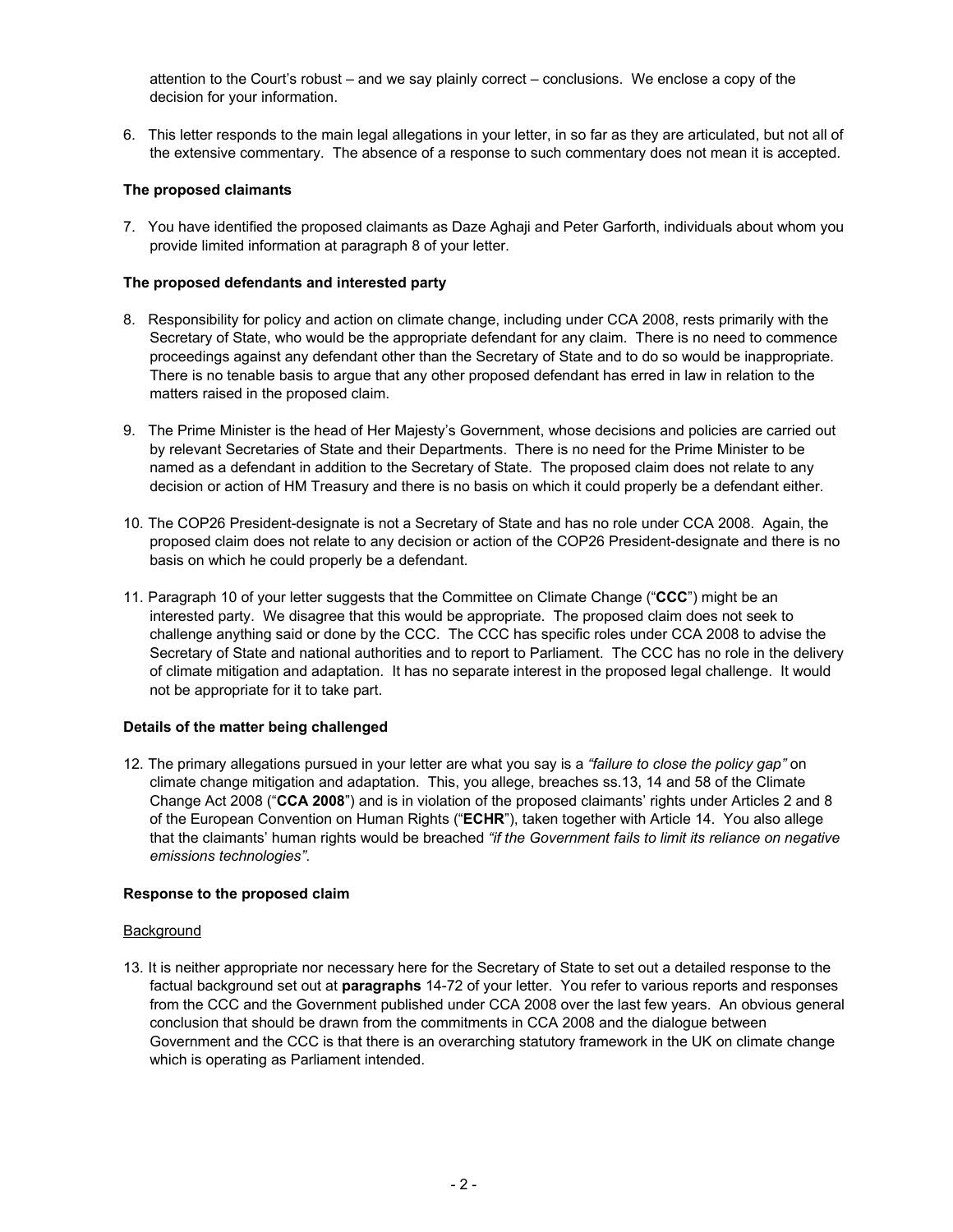- 14. Indeed, the UK is a global leader in having legally binding targets on greenhouse gas emission reductions.<sup>1</sup> Also, on 12 December 2020 the UK communicated a new Nationally Determined Contribution to the UNFCCC Secretariat with a commitment to reduce greenhouse gas emissions by at least 68% by 2030 on 1990 levels. The Communication summarily outlines, among other things, the policies **and** measures that it is anticipated will be relied upon to achieve the commitment. The UK also communicated at the same time an Adaptation Communication and Finance Communication.
- 15. The latest CCC documents were published in June 2021; these are (i) Independent Assessment of UK Climate Risk - Advice to Government for the UK's third Climate Change Risk Assessment (16 June) and (ii) Progress Report to Parliament on both reducing emissions and in adapting to climate change (24 June).
- 16. The first of these was given under CCA 2008 s.57. It is not, as you suggest in paragraph 64 of your letter, a *"Climate Change Risk Assessment"*, but advice to Government to inform the production by the Secretary of State of the next assessment of the risks for the UK of the current and predicted impacts of climate change under s.56. The most recent (second) Climate Change Risk Assessment ("**CCRA**") was published in 2017. Under CCA 2008 s.56(3) the Secretary of State must lay the third CCRA before Parliament by 2022. The Secretary of State is on track to do that, and in doing so will be informed by the CCC's advice. An updated National Adaptation Programme under s.58 will be laid before Parliament as soon as reasonably practicable after the next CCRA, in accordance with the statutory framework.
- 17. The CCC's Progress Report was laid before Parliament under CCA 2008 s.36 (and s.59). By s.37(4), the Secretary of State (having consulted the Devolved Administrations) must respond by no later than 15 October 2021.
- 18. Moreover, as you acknowledge in your letter, the Government is working upon, and will publish ahead of COP26, commencing on 31 October 2021, a Net Zero Strategy. This will be an economy-wide strategy setting out a cost-effective approach to how net zero will be reached by 2050. It is the Secretary of State's intention that the Net Zero Strategy will also set out proposals and policies for meeting the carbon budgets for the fourth, fifth and sixth periods (2023-2027, 2028-2032 and 2033-2037) (hereafter "**CB4",** "**CB5**" and "**CB6**"), drawing on some of the recently published documents identified below. On that basis, the Net Zero Strategy would meet the Secretary of State's obligations under CCA 2008 ss.13 and 14. The CCC has indicated that it looks forward to assessing the policies and proposals set out in the Net Zero Strategy.
- 19. It is denied that there has been a *"monumental"* failure of policy-making as you allege at paragraph 45 of your letter. Nor is the Government depending upon *"miraculously"* stopping emissions for three whole years in the future. Instead it is introducing sustainable but ambitious policies across the UK economy. For England, this includes for example the Agriculture Transition Plan (November 2020), the Energy White Paper (December 2020), the Industrial Decarbonisation Strategy (March 2021), the England Trees Action Plan 2021-2024 (May 2021), the England Peat Action Plan (May 2021) and, most recently, the Transport Decarbonisation Plan (14 July 2021) and the UK Hydrogen Strategy (17 August 2021). This, plus other steps such as the commitment to end coal power (recently brought forward to October 2024), represents a package of increasingly ambitious action on climate change mitigation. Work is also on-going on other policies, such as a Heat and Buildings Strategy, which will be published in due course.
- 20. Similarly, on adaptation, it is denied that the UK is in a *"dire position"*. Action taken by the Government includes the publication by Public Health England of a Heatwave Plan (most recently in April 2021) and by the Environment Agency of an updated National Flood and Coastal Erosion Risk Management Strategy (July 2020). The latter strategy is relevant to the apparent concern of the second proposed claimant, who lives at Skipsea in East Yorkshire that suffers from coastal erosion. As of April 2021, the Government is investing £5.2 billion in a six-year capital investment programme that will deliver around 2,000 flood defence schemes, better protecting 336,000 properties, including 290,000 homes in England by 2027. That is in addition to work on Shoreline Management Plans and coastal erosion mapping. The Secretary of State is now preparing the next CCRA and National Adaptation Programme.

 $\overline{a}$ 

<sup>&</sup>lt;sup>1</sup> While the Secretary of State takes his international commitments under the 2015 Paris Agreement extremely seriously, for the avoidance of doubt, the analysis at paragraph 27 of your letter is simply incorrect - as was held by the Supreme Court in R (Friends of the Earth Ltd) v Heathrow Airport Ltd [2020] UKSC 52; [2021] 2 All ER 967 at §71: *"the Paris Agreement did not impose an obligation on any state to adopt a binding domestic target to ensure that [its climate change mitigation] objectives were met"*.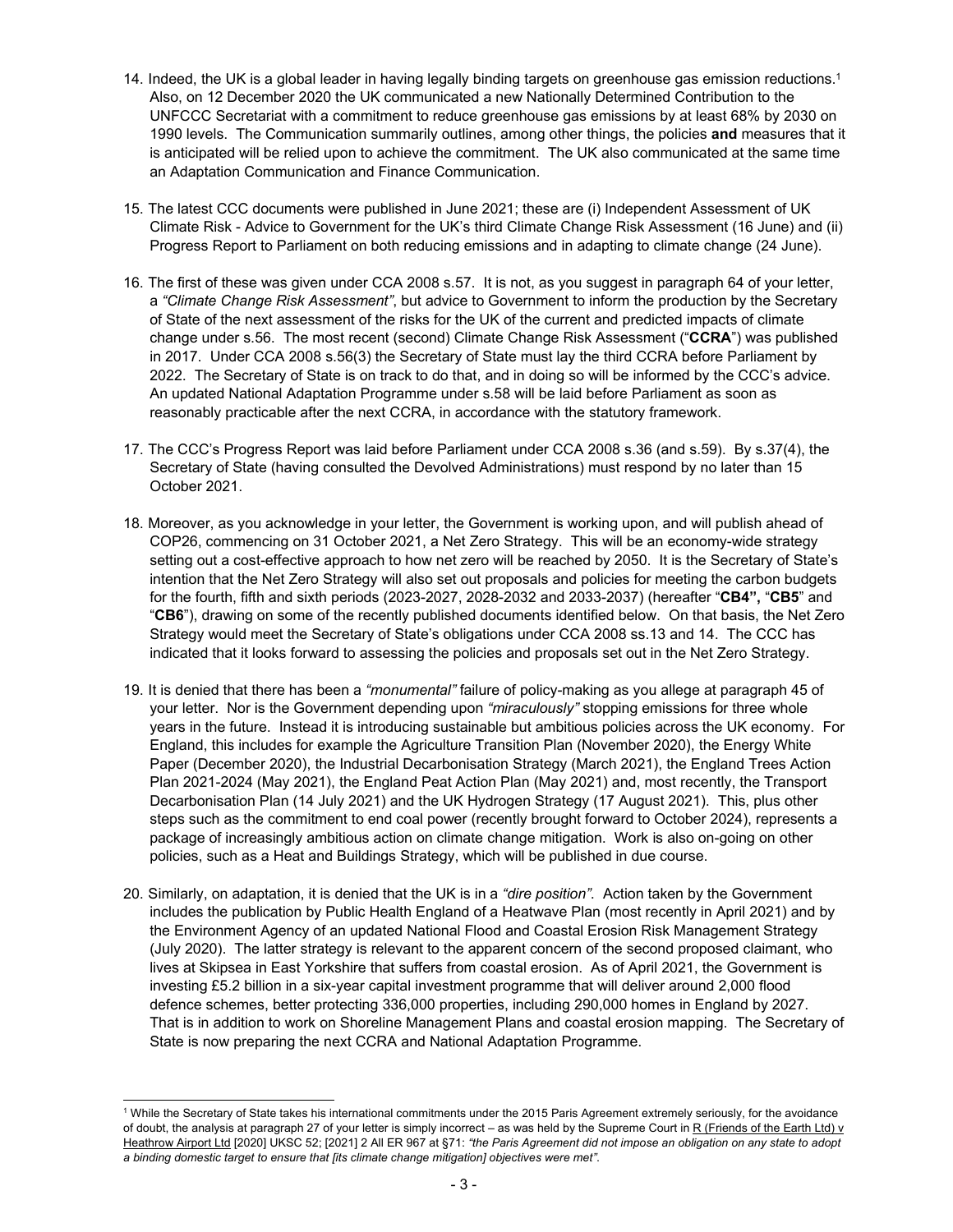#### Proposed ground 1: CB4 and CB5

- 21. Your first argument is that the Secretary of State's failure to publish policies and proposals to meet CB4 (2023-2027) and CB5 (2028-2032) breaches CCA 2008 s.13(1) and the proposed claimants' human rights.
- 22. The contention is unarguable. As far as CB4 is concerned, as you acknowledge at paragraph 42 of your letter, the CCC's advice is that this does not require adjustment. There is no *"policy gap"*. The Secretary of State's intention is that the Net Zero Strategy will set out updated proposals and policies for meeting CB4 and CB5 (as well as CB6). Projections, such as those that you refer to in your letter, are updated regularly to incorporate new evidence and policy developments. Many new proposals in separate areas, such as energy, manufacturing and transport, have already been published, especially in recent months (see above). In particular, since the publication in October 2020 of the BEIS 'Updated energy and emissions projections: 2019' to which you refer at paragraphs 43-44, 47 and 51 of your letter, ambitious new plans across key sectors of the economy to meet carbon budgets and the 2050 net zero target have been produced. The projections published in October 2020 do not and could not take these new plans into account.
- 23. There is no arguable requirement in s.13(1) (or elsewhere) for the Secretary of State to act more quickly. Insofar as you suggest at paragraph 55 of your letter that consultation periods should be cut or curtailed, that is strongly resisted: mitigation measures will only work if they are accepted by the public and carefully designed, which can take time.
- 24. Moreover, this is transparently an area of policy development, which is not suitable for judicial adjudication. Predictive assessments as to the efficacy of future Government policy are dependent upon a wide variety of complex matters – in such a field the court will afford the Government an enhanced margin of appreciation (see e.g. R (Plan B Earth) v SST [2020] EWCA Civ 214; [2020] PTSR 1446 at §68). As the Court of Appeal held in R (Packham) v SST [2020] EWCA Civ 1004, [2021] Env LR 10, the statutory and policy arrangements for achieving net zero carbon by 2050 *"leave the Government a good deal of latitude in the action it takes to attain those objectives"* (§87) and *"it is the role of Government to determine how best to make that transition"* (ibid.).
- 25. Your allegation that there has been a breach of human rights is a bare assertion. It is wholly unparticularised. While you recite certain provisions and case law at paragraphs 73-82 of your letter, you fail to explain how they do – or arguably could – apply to the proposed claim. For present purposes, the Secretary of State points only to a few headline problems with any human rights claim:
	- a. First, neither of the proposed claimants are *"victims"* for the purpose of s.7(1) of the Human Rights Act 1998. They have not been directly and personally affected by climate change in general or by the policies of the Government on climate change in particular. The ECHR does not allow for the institution of an *actio popularis* (see e.g. Zakharov v Russia (2016) 63 EHRR 17 at §39).
	- b. Second, there is no causal link between the failure to act alleged and the impact upon the proposed claimants' rights. It could not be argued, for example, that any failure on the part of the Government to act more quickly is having or will have a direct effect upon them personally.
	- c. Third, no evidence has been provided that could establish that ECHR Articles 2 or 8 (or 14) are engaged in this case. For Article 2 to be engaged, it must be demonstrated that there is a *"real and immediate risk"* to life (see e.g. Öneryildiz v Turkey (2005) 41 EHRR 20 at §101). That does not appear to be even arguably the case for either of the proposed claimants. For Article 8 to be engaged in an environmental case, the hazard must have attained *"a level of severity resulting in significant impairment of the applicant's ability to enjoy his home, private or family life" (see Dubetska and Others* v Ukraine (2015) 61 EHRR 11 at §105). Again, that threshold has not even arguably been reached in this case.
	- d. Fourth, even were it arguable that climate change gave rise to a positive obligation under Article 2 or Article 8 on the state to act, the Government has met that obligation by putting in place (and complying with) a legislative framework to address climate change in CCA 2008. Moreover, the Government indisputably has a wide margin of appreciation in these matters (see Öneryildiz at §107 and Dubetska at §141).
	- e. Fifth, Article 14 has no independent existence and only applies if the facts of a case fall within the ambit of one or more of the other substantive ECHR articles (see e.g. Burden v United Kingdom (2008) 47 EHRR 38 at §58). Moreover, it is entirely unclear from your letter what difference in treatment you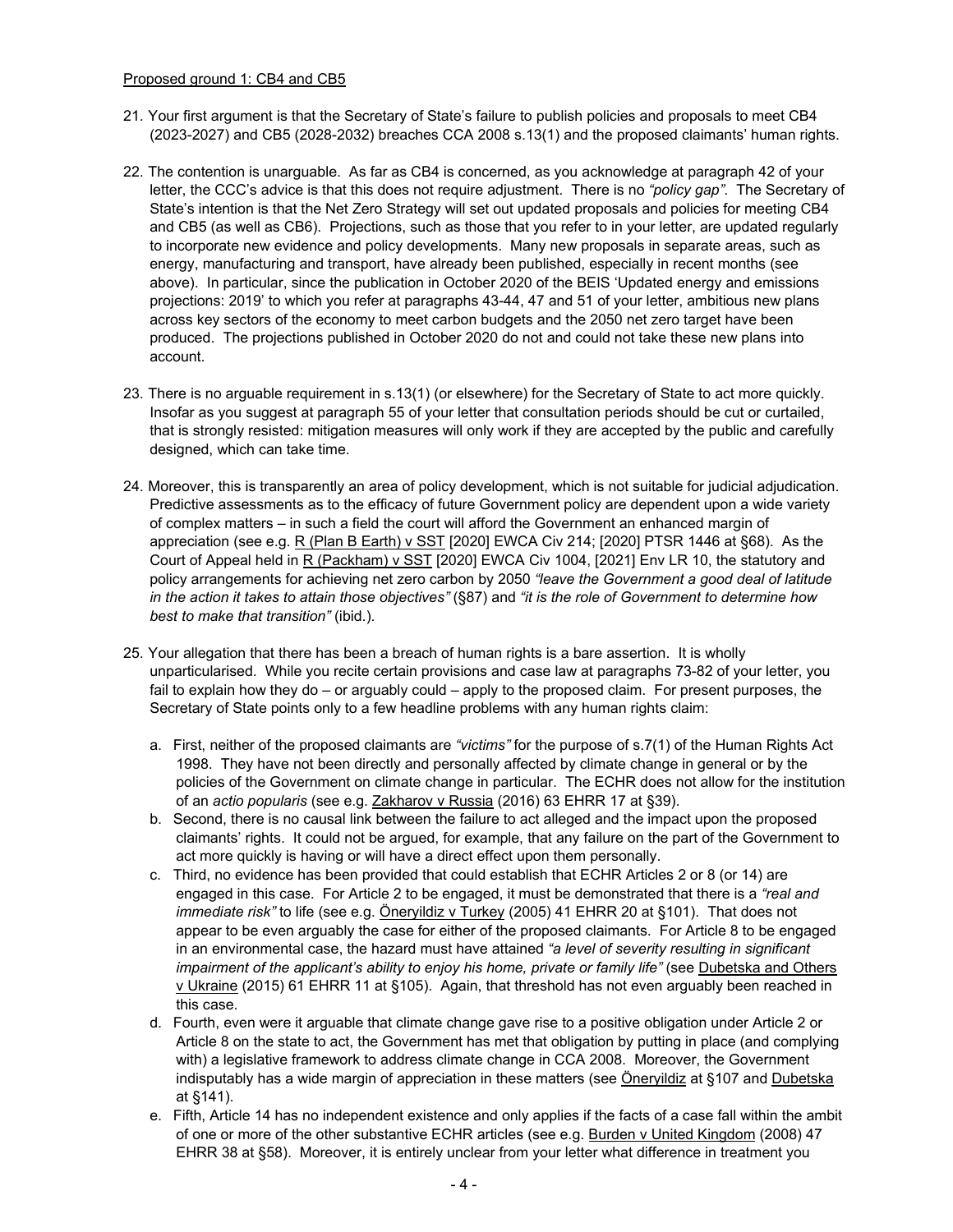allege. You appear to rely upon the first proposed claimant's age – but she is not being treated differently now as a result of her age. Further, Article 14 does not prohibit differences in treatment that pursue a legitimate aim or strike a balance – a matter again on which a state must be afforded a wide margin of appreciation (Schwizgebel v Switzerland Application no. 25762/07; 10 June 2008 at §76-79).

26. These basic thresholds for the applicability of ECHR Articles 2 and 8 were recently affirmed by the High Court in R (Richards) v Environment Agency [2021] EWHC 2501 (Admin) at §42-43. It is not arguable that they are satisfied in this case. The position of the proposed claimants in relation to climate change in the UK is very far removed from the circumstances where the European Court of Human Rights has previously found a positive duty to arise, which is essentially where people live close to a dangerous or hazardous installation which causes a real and immediate risk of an acute disaster or serious pollution which directly causes a severe impairment of the ability to enjoy home or family life.

## Proposed ground 2: CB6

- 27. Your next contention is that the Secretary of State has failed to comply with CCA 2008 s.14(1) as he has not laid the Net Zero Strategy before Parliament *"[a]s soon as reasonably practicable after"* the making of the Carbon Budget Order 2021 ("**the 2021 Order**"). The complaint is of no possible merit. The 2021 Order was made on 23 June 2021 and the Secretary of State's intention is to lay a report under CCA 2008 s.14 before Parliament by COP26. For comparison, the Clean Growth Strategy was published on 12 October 2017, over a year after the Carbon Budget Order 2016 was made (on 20 July 2016).
- 28. It takes time to agree, set out and formulate economy-wide policies on a complex matter such as climate change. It is nothing to the point that the CCC sought even earlier publication (paragraph 87 of your letter). 'Reasonably practicable' is an entirely general term that has regard, among other things, to the scale and complexity of the task (see e.g. the recent discussion in R (WWF-UK and Others) v SSEFRA [2021] EWHC 1870 (Admin) at §41-47 and 69-71). It is therefore unarguable that the Secretary of State was required by s.14 to publish the Net Zero Strategy by 20 September 2021 – as you demand – rather than by November 2021 as he intends, and has been planning for.

## Proposed ground 3: adaptation

- 29. Your next contention is that the Secretary of State has failed to comply with CCA 2008 s.58 and that this is also a breach of the proposed claimants' human rights.
- 30. Again, that is unarguable. It is clear that the Secretary of State has met and will continue to meet his duties under CCA 2008 ss.56 and 58. He is working on the third CCRA that will inform the third National Adaptation Plan. He has obviously not *"patently failed"* in this regard.
- 31. The allegation that the failure to publish further policies amounts to a breach of human rights is again a bare and unsubstantiated assertion. The Secretary of State repeats the points set out above in relation to proposed ground 1. It is not arguable that ECHR Articles 2, 8 or 14 are engaged. As far as coastal erosion is concerned, which is said to affect the second proposed claimant, the Government has taken and continues to take concerted action – none of which is challenged by him in this claim.
- 32. Paragraph 92 of your letter is a subsidiary point about the importance of integrating adaptation into proposals and policies to meet net zero. The Secretary of State recognises this and officials are working to ensure alignment between adaptation and mitigation. There is no reason to think that this will not be done. In fact, it is a legal requirement that proposals and policies for meeting carbon budgets and the 2050 net zero target, taken as a whole, *"must be such as to contribute to sustainable development"* (CCA 2008 s.13(3)). The extent of integration and how it is to be achieved, however, are matters for the Secretary of State's judgement, that will not give rise to human rights issues – contrary to the suggestion at paragraph 92 of your letter.

## Proposed ground 4: negative emissions technologies

33. The last proposed ground is obviously premature, as it only arises *"if the Government fails to limit its reliance on negative emissions technologies"* (paragraph 13(d), emphasis added). Moreover, it is unsustainable. It is in the nature of net zero that greenhouse gas removal ("**GGR**") technology may be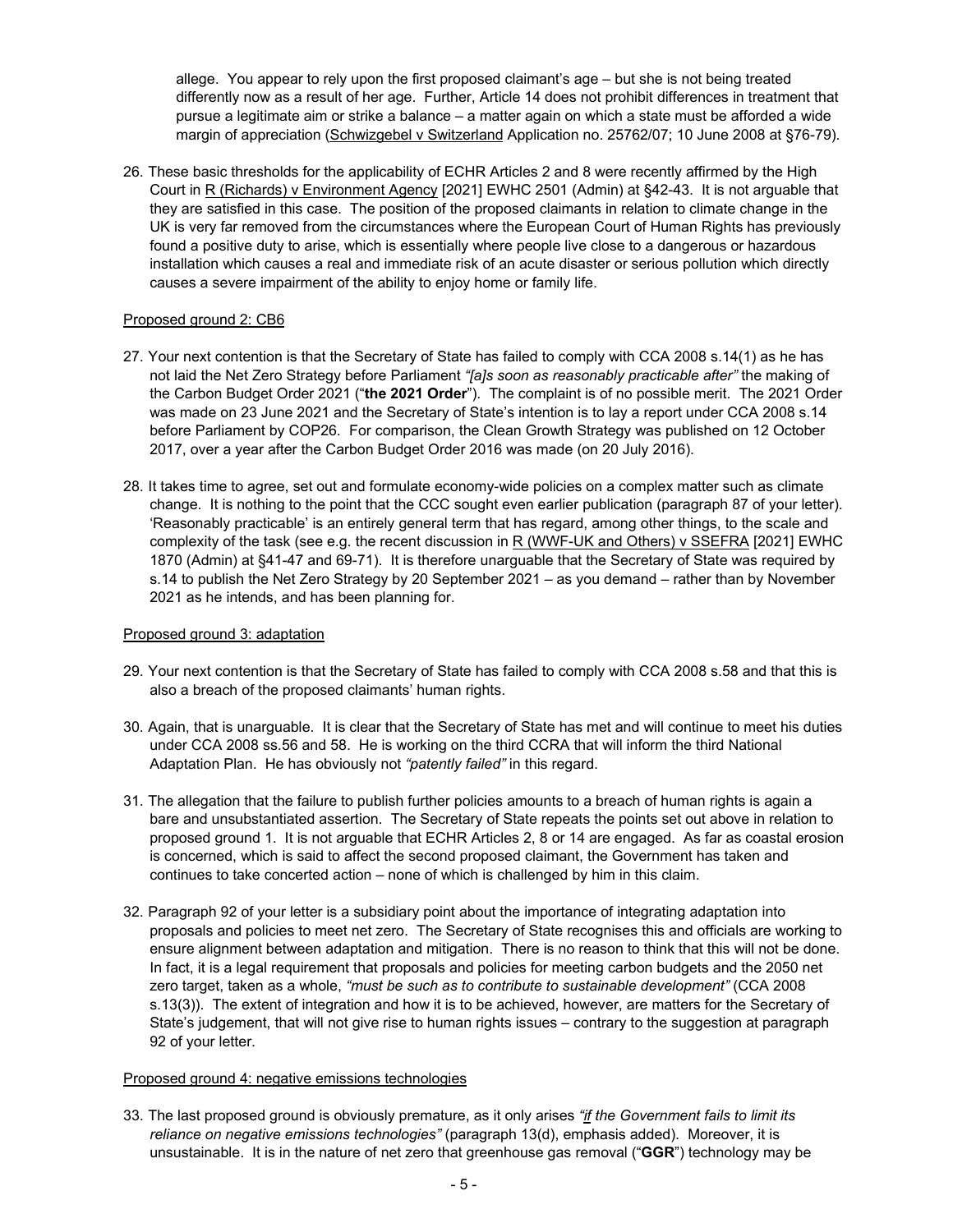factored in and it is generally accepted that GGR methods will be required to balance residual emissions from some of the most difficult to decarbonise sectors, such as agriculture and aviation. Indeed, GGRs are recognised as one of the essential elements of the transition to net zero by the CCC in the report referred to at paragraph 54(g) of your letter:

*"Enabling domestic engineered greenhouse [gas] removals to contribute to UK carbon budgets and Net Zero, and establishing support mechanisms and monitoring verification and reporting structures."* 

- 34. Even your pre-action letter, by speaking of limiting reliance on GGR technology, recognises that reliance on GGR technology is not in some way prohibited by law but rather is a question of degree, which must be matter of judgement for the Secretary of State.
- 35. The precautionary principle does not prevent reliance on GGR technology if the Secretary of State is reasonably satisfied that it can be relied upon (see e.g. Preston New Road Action Group v SSCLG [2018] EWCA Civ 9; [2018] Env LR 18 at §94) and, in any event, the principle is not separately enforceable as a matter of domestic law (see e.g. R (Friends of the Earth Ltd) v Heathrow Airport Ltd [2020] UKSC 52; [2021] 2 All ER 967 at §95; see also R v SSTI Ex p Duddridge [1996] 2 CMLR 361).

## **Action the proposed defendants are expected to take**

- 36. For the above reasons, there was no legal obligation on the Secretary of State to publish the Net Zero Strategy by 20 September 2021. He will publish it in due course and ahead of COP26. Nor is the Secretary of State required to publish further adaptation policies before the third CCRA has been laid before Parliament in 2022.
- 37. The proposed claim is misconceived and pointless because it alleges failures to do what the Secretary of State is in the process of doing and, indeed, where the main outcome sought in the judicial review – the publication of the Net Zero Strategy – is about to happen in a matter of weeks. There is no inaction or failure or refusal to act as alleged in Grounds 1 and 3. Moreover, it is well-established that the courts can decline to entertain anticipatory judicial review claims, including where the underlying process is continuing and the court would have to consider the issues on incomplete material.
- 38. The suggestion that policies are deficient ignores what is currently in hand but is in any event an impermissible merits point. Moreover, it is not the function of the courts to enter into scientific debate and issues which require analysis of scientific opinion are not appropriate for judicial review proceedings. The courts will accord an enhanced margin of respect to decisions involving or based upon scientific, technical and predictive assessments. Arguments that policies and proposals in the field of climate change are deficient are not appropriate for judicial review, as the field is complex and multi-faceted, where the development of policies and proposals requires a range of judgements across a wide spectrum of policy areas, involving questions of political, policy, economic and scientific judgement.
- 39. As regard paragraph 98 of your letter, the extent to which the Net Zero Strategy relies upon negative emissions technologies is a matter for the judgement of the Secretary of State.
- 40. As regards paragraph 99 (and also paragraphs 58-61), there is nothing in CCA 2008 that prevents the carrying forward of surplus emissions from one budgeting period to the next. Indeed CCA 2008 s.17(3) expressly permits it, although before doing so the views of the CCC, among other things, must be taken into account. In any event, no decision has been taken to carry forward any surplus emissions from CB3 into CB4.

# **Aarhus Convention**

41. Paragraph 100 of your letter asserts that the proposed claim would be an Aarhus Convention claim within the meaning of CPR 45.41 without explaining why. We assume that you do not contend that the claim falls within the scope of Arts.9(1) or 9(2) of the Aarhus Convention. Art.9(3) of the Convention only applies to challenges to acts and omissions *"which contravene provisions of [a state's] national law relating to the environment"*. The only respect in which the proposed claim may potentially constitute a contravention of national law relating to the environment is the allegation of non-compliance with CCA 2008 ss.13, 14 and 58.